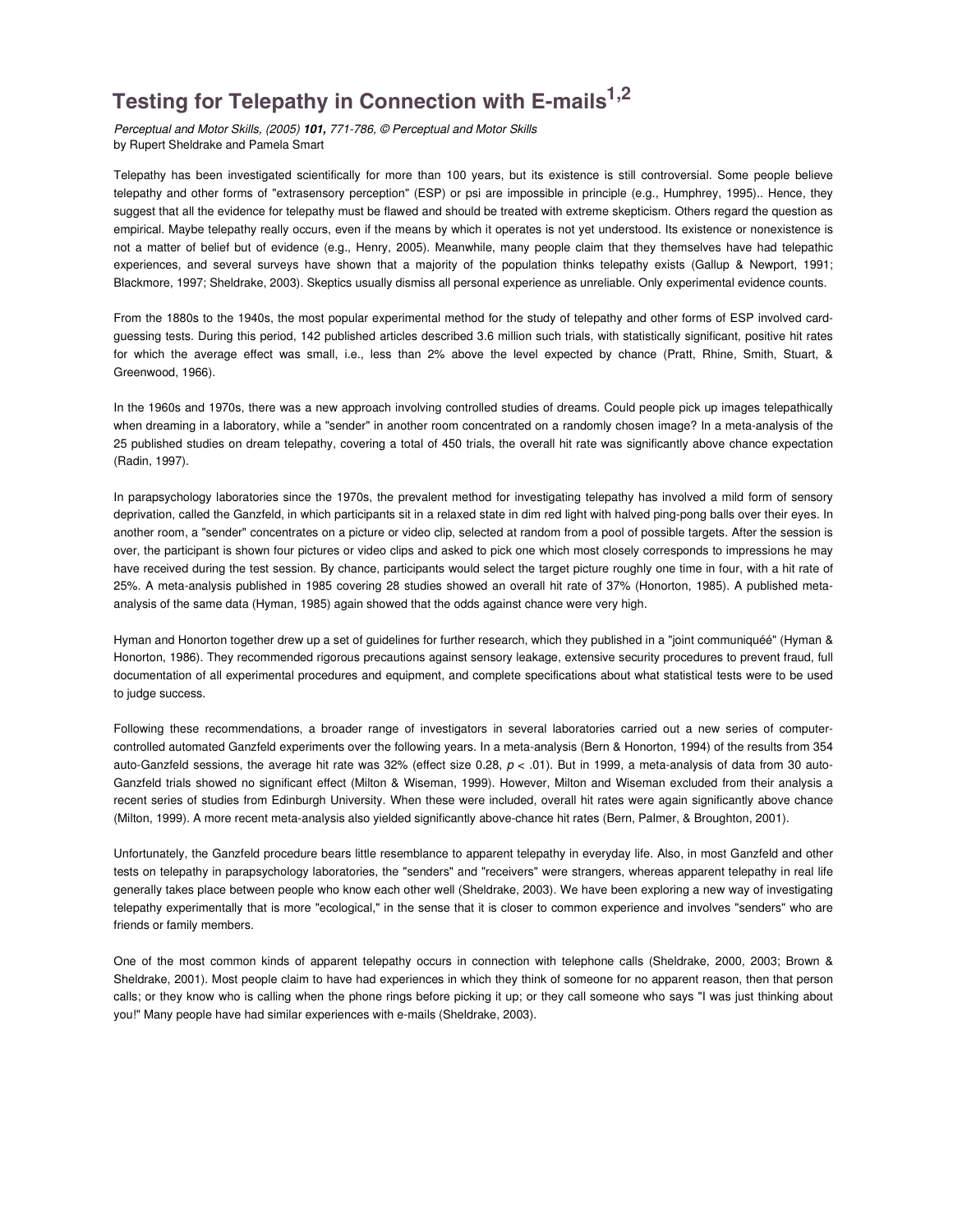An illusion of telepathy could be created if people remembered when someone called (or e-mailed) soon after they thought about that person but forgot all the times that they thought about someone who did not contact them. Also, an illusion of telepathy could arise if the person had an unconscious expectation that someone he knew well would call or e-mail, based on an implicit knowledge of that person's behaviour. Until recently, there were no scientific investigations of telephone telepathy to test these hypotheses.

Over the last few years we have investigated telephone telepathy experimentally (Sheldrake & Smart 2003a, 2003c). In our tests, a participant received a call during a prearranged period from one of four potential callers.

Participants were asked to choose callers from among their friends or family members. Callers and participants were usually several miles away from each other, and in some cases thousands of miles apart. On a given trial, the participants knew who the potential callers were but did not know which one would be calling. The caller was picked at random by the experimenter. When the telephone rang, the participant guessed who was calling before the other person spoke. The guess was either right or wrong. By chance, participants would have been right about one time in four. For a total of 571 such trials on telephone telepathy, involving 63 participants, the average hit rate was 40%, significantly above the 25% expected by chance. The effect size was 0.35 (Sheldrake & Smart, 2003a).

We then carried out a second series of tests under more rigorous conditions, with the participants videotaped continuously. Their guesses were recorded before they picked up the telephone. In a total of 271 trials, 45% of the guesses were hits (effect size .45) (Sheldrake & Smart, 2003c). In a recent replication at the University of Amsterdam the hit rate was also significantly above chance (Lobach & Bierman, 2004). In a test filmed for a British television show, the hit rate was 50%) (Sheldrake, Godwin, & Rockell, 2004).

In this paper, we describe a series of tests for telepathy in connection with e-mails following similar procedures. Our primary objective was to find out if hit rates were at or above chance levels. Our secondary objective was to investigate whether there was a difference in hit rates with familiar and unfamiliar e-mailers. Surveys have shown that telepathy mainly occurs between family rnembers and close friends. In our experiments on telephone telepathy, hit rates were significantly higher with familiar than with unfamiliar callers (Sheldrake & Smart, 2003a, 2003c).

## **METHOD**

## **Summary**

Each participant had four potential e-mailers. At least two of these were chosen by the participants and were family members or friends. Participants could nominate all four, but if they nominated only three or two people, unfamiliar e-mailers were included in the test to make up a total of four.

Before each trial, the experimenter selected one of these four people at random by the throw of a die and sent that person an e-mail asking him to e-mail the participant at a fixed time, say 10:10 AM. The participant knew that an e-mail would be sent by one of these four people at exactly 10:10. One minute before, at 10:09, he sent an e-mail to the experimenter, guessing who was about to e-mail. When the chosen e-mailer sent the e-mail at 10:10, he also sent a copy (using the "cc" procedure) to the experimenter. As e-mails display the time they were sent as a standard feature, it was easy to establish that the guesses were in fact sent before the e-mails.

In the first series of trials, the participants were not filmed. In the second series, participants were filmed continuously on time-coded videotape to ensure that they were not receiving any other e-mail messages or telephone calls during the trials. The videotapes were scrutinized "blind" by an independent evaluator.

#### **Participanls**

We recruited participants through advertisements on a recruitment web site.<sup>3</sup> Our advertisements read: "Do you know who is e-mailing you before you receive it? Good rates of pay for simple fun experiments as part of Rupert Sheldrake's psychic research project. If you would like to take part, reply now!" We were not trying to sample the population randomly, but to find people who might be telepathic in connection with e-mails. A sample biased in favour of possible telepathic ability would provide a stronger test of the null hypothesis.

We sent details of the test procedure to the people who replied, asking them to nominate people to whom they thought they might respond telepathically. We encouraged them to nominate four e-mailers, but accepted participants who could find only two or three people willing to take part. The participants supplied us with their own postal addresses, e-mail addresses, and telephone numbers, as well as those of their e-mailers. We also asked participants to tell us when they would be able to take part in tests and to check that their e-mailers would be free at those times. We paid participants £10 per unfilmed trial and £15 per videotaped trial, regardless of the outcome. When participants nominated only two or three e-mailers, one or both of the authors served as e-mailers to make up the total number of four. The authors were unfamiliar to these participants.

All participants were asked to take part in an initial series of 10 trials. Most people did so, but some were unable to complete the series, most of- ten because it proved too difficult to persuade several people to take part at the same time. We planned in advance to test 50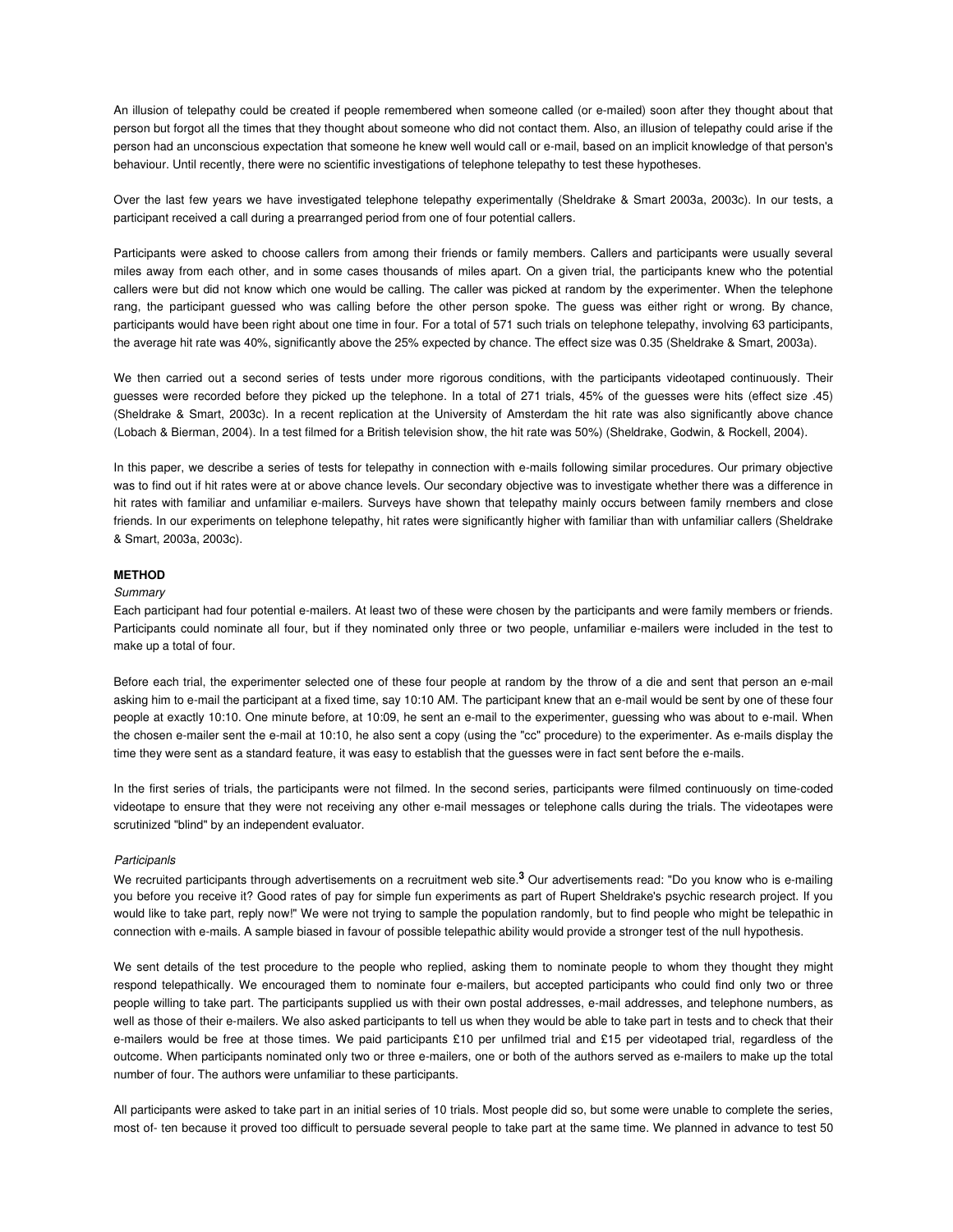participants in this first phase. When some participants dropped out, we continued to recruit more until 50 had completed the 10 trials each. We then asked some people who scored at levels above chance to take part in a further series of 10 trials to assess whether their hit rates were consistent.

Of the 50 participants who completed at least 10 trials, 29 were women and 21 men. These tests took place between January, 2002 and August, 2003.

For the second series of tests, we recruited five participants who had scored at levels above chance in the preliminary tests and asked them to take part in a new series of 30 videotaped trials each. Four were women and one was a man, their ages ranged from 16 to 29 years. Their details and their nominated e-mailers were as follows:

Subject 1: male; tested in February- March 2003 in Winchester, England; date of birth March 20, 1982; his three familiar e-mailers were fellow students in Winchester, living in different parts of the city.

Subject 2: female; tested in April-June, 2003, in East Kilbride, Scotland date of birth January 21, 1974; three familiar e-mailers: two were members of her family, living in the same town, and the other was a friend who lived in Washington, Tyne and Wear, about 150 miles away.

Subject 3: female: tested in July, 2003 in Plymouth, England: date of birth May 4, 1983; all four e-mailers were friends; one lived in the same town, Plymouth, the other three in or near London, about 230 miles away.

Subject 4: female; tested in September-October, 2003, in Leicester, England: date of birth August 13, 1982: all three familiar e-mailers were friends living in her native place, Hong Kong, over 6,000 miles from her student lodgings in Leicester.

Subject 5: female; tested in September-October, 2003, in Wolverhampton, Eng!and; date of birth May 14, 1987; two friends were in Tenbury Wells, Worcestershire, about 20 miles from her house in Wolverhampton; another friend was in Sanquhar, Dumfries and Galloway, Scotland, about 220 miles away.

## Procedure

Before the series of tests began, the procedure was explained to the participants, and they were notified in advance when each trial would be carried out. The participants were asked to turn on their computers at least 10 minutes before the first trial. There were five trials in a session at 10-min. intervals, for example, at 10:00, 10:10, 10:20, 10:30, and 10:40 AM. One minute before each of these times the participant had to e-mail the experimenter with a guess as to who was about to e-mail. The participants knew that for each trial one of their four potential e-mailers would be selected at random by the throw of a die.

We used high-quality casino dice and a ribbed casino-style dice cup, purchased in Las Vegas, Nevada. Each of the potential callers was assigned a number from 1 to 4 and was selected by the die showing one of these numbers after being thrown. If the die showed 5 or 6, then it was thrown again until a number between 1 and 4 came up. The randomizations were tested statistically as described below. In the first series of trials, which were not filmed, the experimenter threw the die repeatedly before the session began to select the emailers for each of the trials. For the second series of trials, which were filmed, the die was thrown immediately before each individual trial.

The participants either used their own computers at home or computers at their place of work or study. They and their e-mailers were asked to ensure that the clocks on their computers were set exactly to the correct time before the experiment began. In cases where email addresses were web-based (as, for example, in hotmail.corn), the "time sent" was derived from a clock on the web site and was therefore already set to the correct time. Most ol the participants and e-mailers in these tests had web-based e-mail addresses.

Seven to eight minutes before each trial, the experimenter sent an e-mail to the randomly selected e-mailer saying that he had been chosen, asking him to think about the participant and then send an e-mail exactly at the specified time, with a copy to the experimenter. The other three potential e-mailers were not notified. They were told in advance that, if they had not heard from the experimenter by five minutes before the trial time, they had not been chosen and should carry on with whatever they were doing and not think about the participant.

The experimenter printed the e-mails from the participants with their guesses and also the copies of the e-mails from the e-mailers to the participants. These hard copies provided a permanent record of the exact times, to the nearest second, at which the e-mails were sent, which made it possible to ascertain the guesses were in fact made before the e-mailers sent their e- mails. Some trials were aborted or were invalid so participants were asked to do extra trials to make up the prespecified number. In Series 1, consisting of 552 unfilmed trials with 50 participants, a total of 40 trials were excluded and replaced with extra trials. In Series 2, consisting of 150 trials with 5 participants, 11 trials were excluded and replaced. None of these exclusions depended on subjective decisions by the experimenters but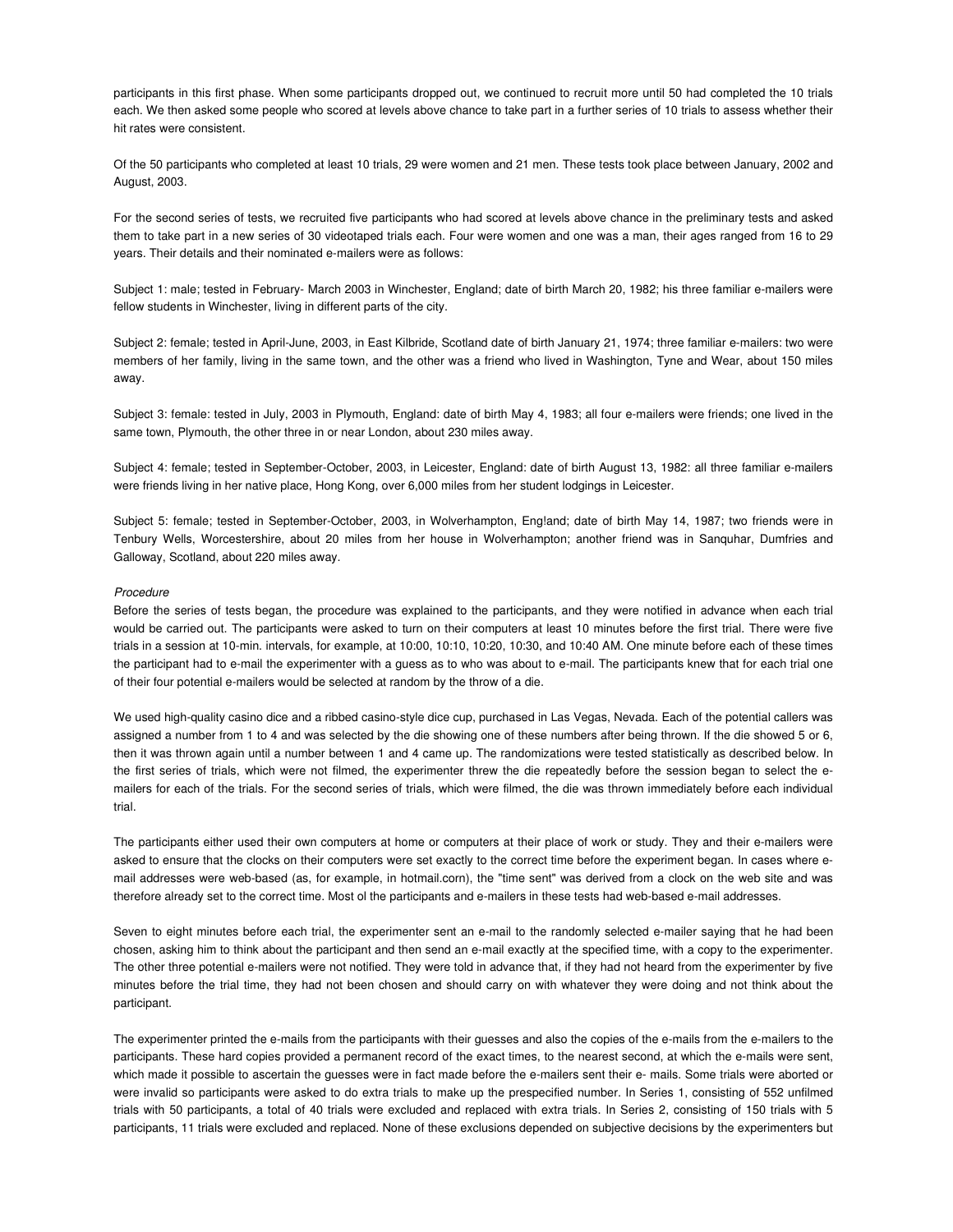rather on the objective record provided by the e-mails as follows. The numbers ot trials excluded in Series I and 2 are indicated in parentheses. (a) The e-mailers sent their e-mails too early, before the participants had made their guesses (Series 1, 18 trials; Series 2, 5 trials). (b) The e-mailers sent their e-mails too late, more than 5 minutes alter the designated time (Series 1, 2 trials; Series 2, 1 trial), (c) The e-mailers received their instructions but did not send their e-mails, usually because their computers crashed (Series 1, 7 trials), (d) The participant failed to make a guess (Series 1, 1 trial), (e) The participants sent their guesses too late after the e-mailers had sent their e-mails (Series 1, 2 trials).

## Filming and Analysis of Videotapes

For the filmed experiments, we provided the participants with a Hi-8 camcorder, which they set up in a fixed position so that the participant and the computer were in full view. The participants themselves switched on the video camera at the beginning of the session and switched it off after the trials had been completed. When a cassette was full, they mailed it to the authors. In all cases, the trials were filmed on time-coded videotape, with the date and time burnt into the film.

We asked the participants to cover the screen of their computers with a thick towel, so that the screen was not visible to ensure they were not obtaining information by e-mail or through chat-rooms during the test periods. We also asked them to turn off cell phones and told them that any trials in which they received a phone call or text message would be disqualified.

The participants were asked to say their guess out loud to the camera a minute before the prespecified trial time, so that it was recorded. Only then did they lift the cloth covering the computer screen and send the e-mail with their guess on it. They then waited for the e-mail from the e-mailer, and after they had received it replaced the cloth over the computer screen.

The Hi-8 recordings were transferred to VHS video cassettes and viewed by one of the authors, who noted the guesses made by the subjects, the exact time at which they made their guesses, and the times at which they uncovered and recovered the computer screen. She also noted if and when they went off camera or received telephone calls, in which case the trial was disqualified. This preliminary analysis of the tapes permitted errors in procedure to be detected and trials to be disqualified in time for the subject to do additional trials to make up the prespecified total ot 30. However, this preliminary scoring was not "blind" since the reviewers were the experimenters. All the tapes were subsequently scored "blind" by a person who was not otherwise involved in any of these tests. The agreement with the preliminary analysis by the authors was excellent: all evaluations were in agreement.

Also, guesses spoken out loud to the camera were in agreement in all cases with those communicated to the experimenter by e-mail.

Only for Subject 5 was it necessary to disqualify any trials as a result of the reviewing of the videotapes. In her first three trials, she forgot the instructions and uncovered the computer screen before making her guess to the camera, and on one trial there was a telephone call during the test session. She carried out four extra trials to compensate.

For two participants, some videotapes were lost in the post, so these filmed trials could not be included in the totals because they could not be evaluated blind. But the results of these trials were still available from the e-mail record and are included in parentheses in Table 3.

## **Statistics**

The exact binomial test was used for testing of the null hypothesis that the proportion of correct hits would be at the chance level of 0.25 or 25% (Siegel & Castellan, 1988). Exact 95% confidence limits for the true probability of a correct response were calculated as described by Hahn and Meeker (1991). For the comparison of results with familiar and unfamiliar callers, the Fisher exact test was used (Siegel & Castellan, 1988). Cohen's effect size d was calculated according to the formula  $d = [p/hits$  observed) - 0.25 $\sqrt{(0.25 \times 0.75)}$ .

For a participant-by-participant comparison of hit rates with familiar and unfamiliar e-mailers, a randomized test was used. This involved carrying out random permutations of the guesses (Noreen, 1989). The number of e-mails from the different senders remained the same and so did the number of guesses of each e-mailer's name, but the guesses were assigned to the e-mails at random in 30,000 different combinations. This statistical method does not alter the bias in guessing the names of familiar e-mailers. Given this response bias, the method estimates how likely the observed pattern was to have arisen by chance. The results from different participants were combined, using the Stouffer-Hemelrijk method, to obtain an overall estimate of the significance of the difference.

#### Test for Randomness

Trials were randomized by the throw of a die, and for each trial, each e-mailer was assigned a number from 1 to 4. We tested the randomization by comparing the actual frequency of the numbers 1 to 4 with the expected frequency, using the chi-square test (with 3 df). We also compared the actual with the expected number of repetitions, that is, the number of times the same number appeared twice in a row, using the binomial test. The expected number of repetitions was 0.25(n - 1). These statistical tests showed that in all cases the randomizations did not differ significantly from chance expectation.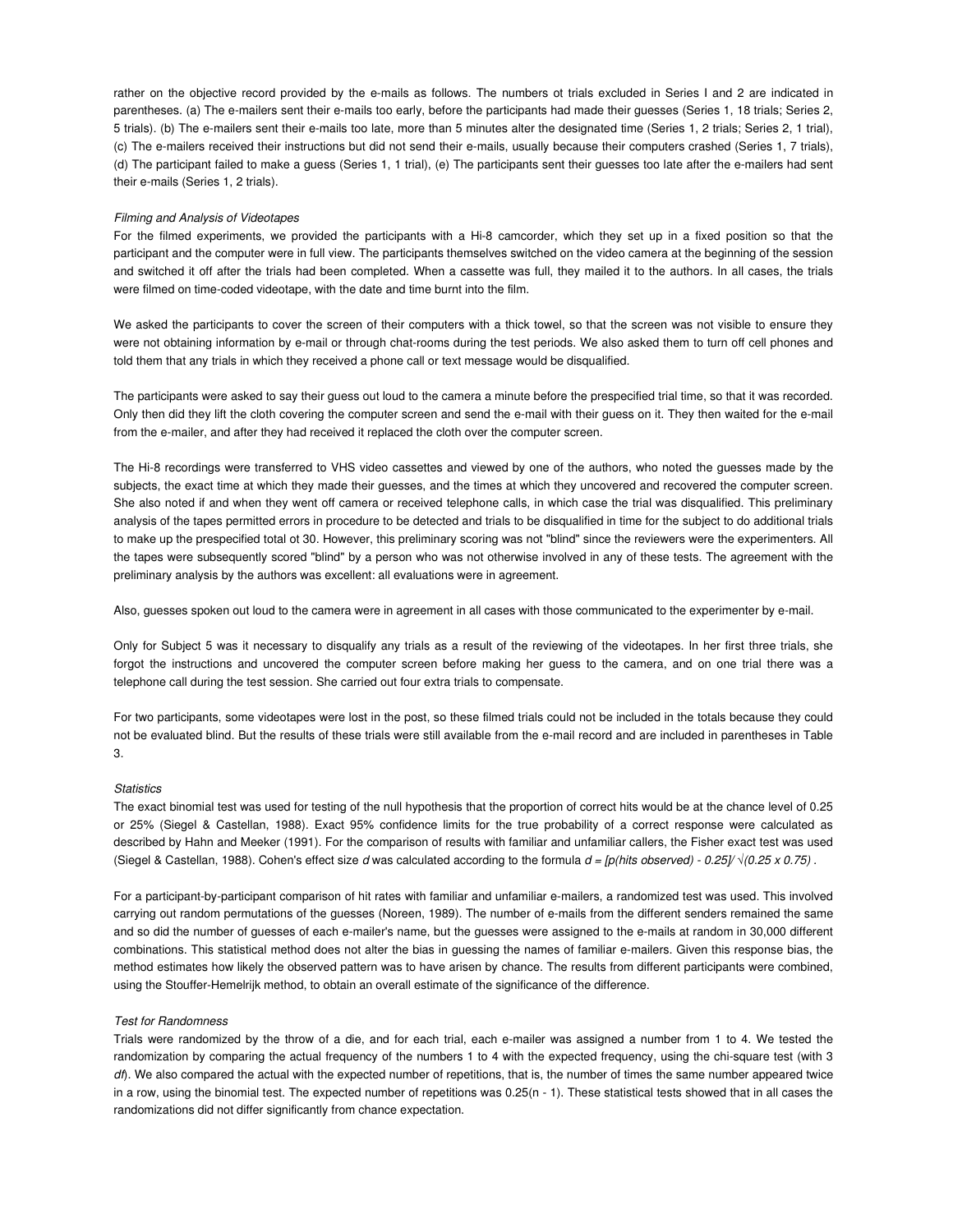# **RESULTS**

# Series 1: Unfilmed trials

Overall results - .Fifty participants completed the prespecified 10 trials each. Altogether, there was a total of 552 trials, on which there were 235 hits (43%), significantly above the chance expectation of 25% ( $z = 9.49$ ,  $p = 2 \times 10^{-19}$ ; Cohen  $d = 0.42$ ). The 95% confidence limits of this hit rate were from 38% to 47%. A detailed table of results is available. **<sup>4</sup>**

Out of the 50 participants, 43 scored above chance levels and 7 below. By chance, according to the binomial distribution, 24 would be expected to score above chance and 26 below. The difference of the actual results from chance was statistically significant ( $z = 5.54$ ;  $p =$ 2 x 10<sup>-8</sup>, one-tailed). There were 29 female participants and 21 male. The difference between the average scores for men and women was nonsignificant.

Three of the participants completed a second series of 10 trials, and one completed a third series. In the first series, in 30 trials there were 16 hits (53%,  $p = 0.001$ ) and in the subsequent 40 trials 24 hits (60%,  $p = 3 \times 10^{-6}$ ). These hit rates were not significantly different.

Some participants we recruited did not complete the prespecified series of 10 trials. Usually this was because of the difficulty of persuading their e-mailers to be available at the same time. Some gave up because of change of circumstances, like getting a job. Perhaps some lost interest. For whatever reasons, 48 people did fewer than 10 trials. Together these 48 people completed 195 trials, an average of 4.1 per person. They guessed correctly 67 times (34%), a hit rate significantly above the chance level of 25% ( $z = 2.94$ ,  $p =$ 0.002,  $d = 0.21$ ).

Familiar and unfamiliar e-mailers - Ten of the 50 participants nominated all four of their e-mailers, 34 nominated three e-mailers, and 6 nominated only two. The overall hit rates were very similar in all three groups (Table 1).

The overall hit rate with familiar e-mailers was higher than that with unfamiliar ones (Table 2). However, these comparisons do not take into account a response bias in favour of familiar e-mailers. This bias would, by chance alone, give rise to differences in hit rates with familiar and unfamiliar people. In an extreme example, if a participant guessed only the names of familiar people and never guessed the names of unfamiliar e-mailers, then the hit rates with the familiar people would be above chance and with unfamiliar people zero. The overall hit rate would be at the chance level of 25% in the absence of telepathy. Some participants showed a response bias in

# TABLE I

NUMBER or VARIABLES IN COMPARISON OF TESTS WITH NO UNFAMILIAR E-MAILERS WITH ONE AND WITH TWO UNFAMILIAR E-MAILERS

|              | <b>Unfamiliar E-mailers</b> |                     |        |  |  |  |
|--------------|-----------------------------|---------------------|--------|--|--|--|
|              | None                        | One                 | Two    |  |  |  |
| Participants | 10                          | 34                  |        |  |  |  |
| Trials       | 100                         | 382                 | 70     |  |  |  |
| <b>Hits</b>  | 46                          | 159                 | 30     |  |  |  |
| $%$ Hits     | 46                          | 42                  | 43     |  |  |  |
| k            | 4.73                        | 7.44                | 3.31   |  |  |  |
| Þ            | 0.000004                    | $1 \times 10^{-12}$ | 0.0008 |  |  |  |
| <b>l</b> d   | 0.48                        | 0.39                | 0.41   |  |  |  |

favour of familiar people, and as a result the total number of guesses of the names of familiar people exceeded the total number of trials involving familiar people. There were correspondingly fewer guesses of the names of unfamiliar people (see Table 2).

#### TABLE<sub>2</sub>

HIT RATES WITH FAMILIAR AND UNFAMILIAR E-MAILERS IN TESTS WITH ONE AND TWO UNFAMILIAR E-MAILERS

| Measure           |          | One unfamiliar $(n = 34)$ | Two unfamiliar $(n = 6)$ |            |  |
|-------------------|----------|---------------------------|--------------------------|------------|--|
|                   | Familiar | Unfamiliar                | Familiar                 | Unfamiliar |  |
| Trials            | 272      | 110                       | 36                       | 34         |  |
| Guesses           | 300      | 82                        |                          |            |  |
| Hits              | 122      |                           |                          |            |  |
| Hits % of trials  | 45       | 34                        | 0 I                      | 24         |  |
| Hits % of guesses |          |                           |                          | 29         |  |

A simple way of taking the response bias into account is to express the hit rates on the basis of guesses (Schmidt, Mailer, & Walach, 2003). The greater the response bias in favour of familiar people, the greater the chance of a hit and the lower the chance of a hit with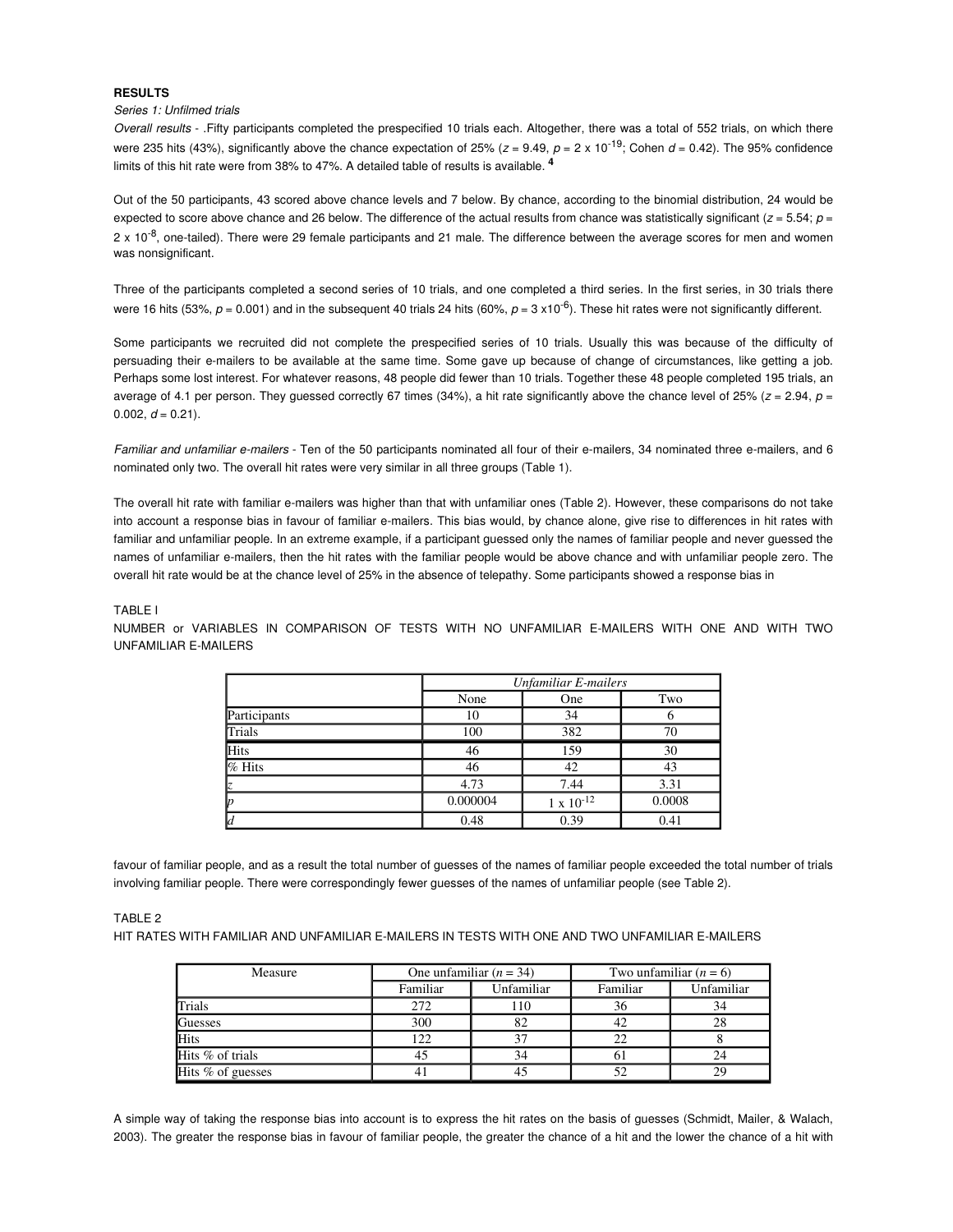unfamiliar people. For the 34 participants who had only one unfamiliar e-mailer, 41% of the guesses of familiar names were hits, but so were 45% of the guesses of the names of the unfamiliar e-mailers (Table 2). This difference was nonsignificant.

By contrast, for the six participants with two unfamiliar e-mailers, the hit rates remained higher with familiar than unfamiliar people when expressed on the basis of guesses: 52% compared with 29%. In a randomized permutation analysis, the hit rates with familiar and unfamiliar people were significantly different ( $z = 3.37$ ,  $p = 0.0004$ , one-tailed test).

## Series 2: Videotaped Trials

Overall results of filmed experiments - All five participants in the filmed experiments had already taken part in unfilmed tests on which their hit rates were 50% or more. In 137 filmed trials, there were 64 hits (47%), with 95% confidence limits from 38% to 55% ( $z = 5.77$ ,  $p$  $= 3 \times 10^{-8}$ ,  $d = 0.50$ ).

The videotapes of 13 trials were lost in the post, but the outcomes were still known from the e-mails. When the data from these 13 trials were included, there was a total of 150 trials with 70 hits, again a hit rate of 47%, with 95% confidence limits from 38% to 55%  $(z = 6.03, z = 0.05)$  $p = 1 \times 10^{-8}$  d = 0.50).

Results for individual participants- Four subjects had hit rates significantly above chance, ranging from 43% to 58% (Table 3); one subject (Subject 2) had a hit rate at the chance level. The hit rates with individual e-mailers varied from 17%) to 75%. Details of the responses to individual callers are given in supplementary tables, available on request (Supplementary Tables 5-9).**<sup>4</sup>**

## TABLE 3

NUMBER OF TRIALS AND HITS FROM VlDEOTAPED E-MAIL TELEPATHY TRIALS FOR FIVE SUBJECTS.

| E-mailer <sup>3</sup> | Subject 1 |                | Subject 2 |                | Subject 3 |                | Subject 4 |         | Subject 5 |             |
|-----------------------|-----------|----------------|-----------|----------------|-----------|----------------|-----------|---------|-----------|-------------|
|                       | Trials    | <b>Hits</b>    | Trials    | Hits           | Trials    | <b>Hits</b>    | Trials    | Hits    | Trials    | <b>Hits</b> |
| F1                    | 9         | 5              | 6         |                | 9         | 4              | 11        | 7       | 10        |             |
|                       |           |                | (7)       |                |           |                |           |         | (12)      |             |
| F2                    |           | 3              | 9         | $\mathfrak{D}$ | 8         | 4              | 4         | 3       | 4         | κ           |
|                       |           |                | (11)      | 3              |           |                |           |         | (5)       | 4           |
| F3                    | 10        | 3              | 5         | C              | 6         | $\overline{c}$ | 8         | 2       | 5         | 3           |
|                       |           |                | (8)       | 3              |           |                |           |         | (6)       |             |
| F4/UF1                | 6         | $\mathfrak{D}$ |           | 0              |           | 5              |           | 4       | 7         | 4           |
|                       |           |                | (4)       |                |           |                |           |         |           |             |
| Total                 | 30        | $13*$          | 21        | 5              | 30        | $15***$        | 30        | $16***$ | 26        | $16***$     |
|                       |           |                | (30)      | 8              |           |                |           |         | (30)      | 18**        |
| % Hits                | 43        |                | 24(27)    |                | 50        |                | 53        |         | 58 (60)   |             |

Note - Numbers in parenthesis show results including data from trials for which videotapes were lost. Subject 3 had four familiar emailers, FI-F4. The other four subjects had three familiar (F1-F3) e-mailers and one unfamiliar (UF1) e-mailer. **\***  $p < 0.05$ ), **\*\***  $p < 0.01$ 

Four of the subjects had one unfamiliar e-mailer. The average hit rate with the unfamiliar and the familiar e-mailers was the same, 46%. There was an overall response bias in favour of the unfamiliar e-mailer, and the hit rate expressed on the basis of guesses was 37% with familiar e-mailers and 48% with the unfamiliar e-mailer. However, on a randomized permutation analysis this difference was nonsignificant.

# **DISCUSSION**

# Overall Findings

The hit rates in the unfilmed and filmed trials were well above chance. These results were similar to those in tests of telephone telepathy (Sheldrake & Smart, 2003a, 2003c; Sheldrake, et al., 2004). As with telephone telepathy, some participants had higher hit rates than others. These differences are not surprising. People differ in visual acuity, auditory sensitivity, and in many other respects, so differences in telepathic abilities would seem likely. The existence of consistent individual differences is supported by retesting of high-scoring participants. On unfilmed trials all three participants, and in filmed trials four out of five participants (Table 3), again scored above chance.

In all our tests, the e-mailers were in different buildings from the participants and were usually many miles away. Direct sensory communication, unaided by technology, was not feasible. The guesses were made before the e-mailers sent their messages. Hence neither the content of the messages nor the exact times at which they were sent could have affected the guesses. These results might appear to support the existence of telepathy. However, there could be alternative explanations. On the one hand, perhaps the results could be accounted for in terms of cheating. On the other hand, if the results cannot be dismissed on the basis of cheating, then perhaps they could be explained in terms of other forms of psi, rather than telepathy.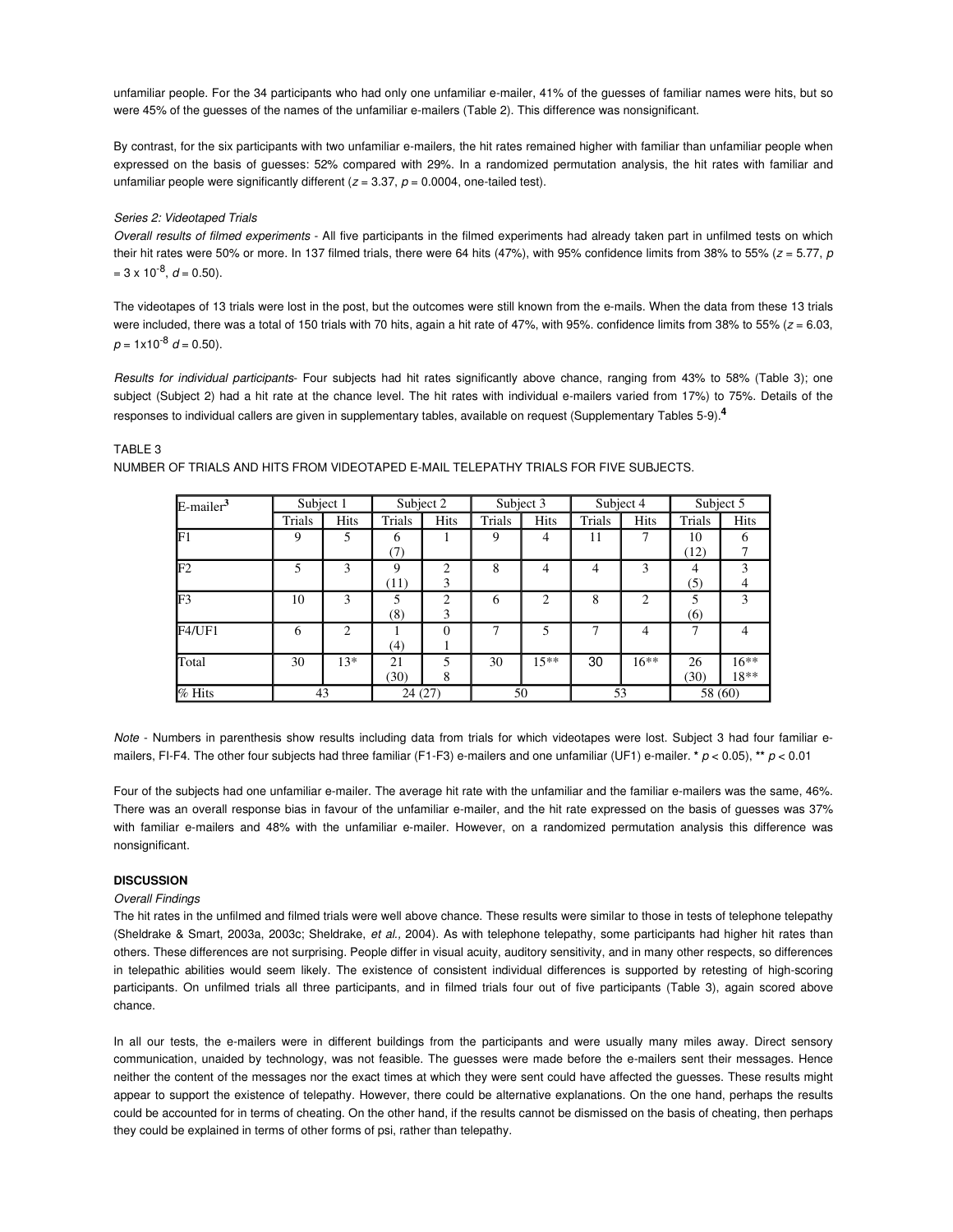In the unfilmed experiments, there are three ways in which cheating could have occurred. First, participants could have received other emails from one or more of their e-mailers before they made their guesses, telling them if they had been selected, or they could have received telephone calls or text messages. Second, participants could have had accomplices who received e-mails, text messages, or telephone calls from e-mailers and passed this information on to them. Third, participants could have altered the clocks on their computers, making them a few minutes late. In this way they could have received messages from their e-mailers first and then sent their "guesses." From the time on the e-mails, it would then appear that the guesses had been sent before they received the messages from their e-mailers. But only some e-mail systems depend on the person's own computer clock for the "time sent." In web-based e-mail systems, like hotmail.corn, the time is given by a clock on the server. Most of our participants (and most of their e-mailers) had webbased e-mail addresses, so altering computer clocks could not have accounted for their responses.

We cannot rule out the possibility that some of our participants on the unfilmed trials were cheating, but it seems to us unlikely that most of them would have done so. Participants were recruited independently; they lived all over Britain, and most did not know each other. For cheating to explain our results, the majority of participants would have had to want to deceive us, thought out ways to do so, and taken the trouble to put these methods into practice. It would have been much harder to cheat on the filmed trials than on the unfilmed trials. Hence the average score in filrned trials should have declined, but in fact it was somewhat higher, 47% as opposed to 43%.

Nevertheless, there are still at least two ways in which people could conceivably have cheated when being filmed. First, they could have had an accomplice not visible in the field ol view of the camera. Such an accomplice could have received information through text messages, for example, and given signals to the participant that we could not detect on the videotape. To test this hypothesis in comparable telephone telepathy tests, two experiments were carried out in which not only the participants but also the callers were filmed continuously in the presence of experimenters. The success rates were 47% (Sheldrake & Smart, 2003c) and 50%. (Sheldrake, et al., 2004).

Second, participants could have had cell phones in their pockets or concealed in their clothing set to the "vibrate" mode, through which they could have received secret signals. In our opinion, it is very unlikely that all the successful participants independently thought of this method of cheating and were motivated to put it into practice. They received no extra payment for high scores. In any case, an examination of the actual data makes the vibrating cell phone hypothesis implausible. Consider, for example, the results for Subject 4 (Table 3). Her highest hit rate occurred with F2. I/we assume that F2, when he was selected, sent a secret message by telephoning her to make a hidden cell phone vibrate, we might perhaps be able to account for her scoring three out of four hits when F2 actually rang. But, in fact, she guessed F2's name 10 times altogether, and 7 of these guesses were wrong, In no cases were participants always correct with any given e-mailer (Table 3), and in no case did they only guess that e-mailer's name on trials when that person was emailing (as shown in supplementary Tables 5-9**<sup>4</sup>** ). So if any of the participants were cheating, they did so very inefficiently. But some skeptics might argue that this just shows how cunningly they concealed their strategy.

In replications of this work, it would be important to test the vibrating cell phone hypothesis. It is now technologically feasible to do so. Cell phone detectors are commercially available at modest prices and are used in theatres, schools, and examination rooms to sound an alarm when there is a switched-on cell phone in the vicinity. Such detectors could be used to ensure that no cheating through cell phones was possible.

In the absence of "normal" sensory communication, if some people can indeed tell when they are about to receive an e-mail from a particular person, this need not necessarily imply telepathy. Instead, other forms of ESP or psi could be involved. People might have predicted the future state of e-mail receipts by precognition, or they might even have clairvoyantly witnessed the sender's acts without any mind-to-mind exchanges.

These forms of psi could in principle be distinguished from each cither empirically. Whereas telepathy seems to take place primarily with familiar people (Sheldrake, 2003), precognition might be expected to work just as well with any sender. The clairvoyant hypothesis might also predict that there would be no difference between familiar and unfamiliar e-mailers, since no mind-to-mind exchanges are involved.

#### Comparison of familiar and Unfamiliar Callers

There was a higher success rate with familiar than unfamiliar e-mailers in the unfilmed trials, but some of the participants showed a response bias in that they guessed the names of familiar e-mailers more often than unfamiliar people. When there was only one unfamiliar e-mailer, the hit rates as percentages of guesses were similar with the familiar people and the unfamiliar person, and the difference was nonsignificant. The same was true for filmed trials. However, trials with only one unfamiliar e-mailer provide a weak test of familiar-unfamiliar differences. If participants could somehow feel when familiar e-mailers were thinking about them, then the absence of such a feeling could have helped them to detect when the unfamiliar person was about to e-mail them.

By contrast, in tests with two unfamiliar e-mailers, there was a higher hit rate with familiar than with unfamiliar people, even taking the response bias into account. This difference was statistically significant. In our experiments on telephone telepathy, in most of which there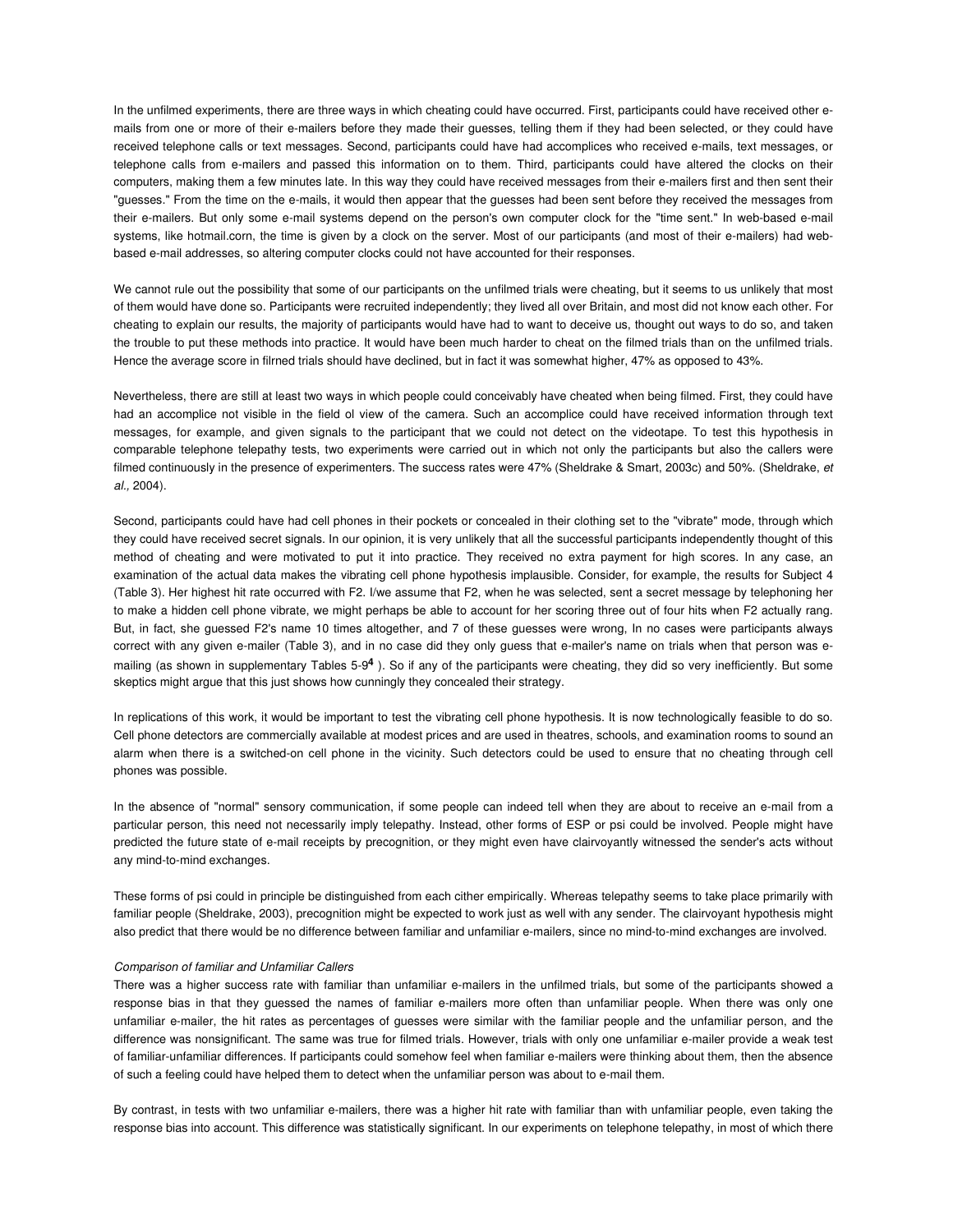were two unfamiliar callers, there was also a significantly higher success rate with familiar than unfamiliar people (Sheldrake & Smart, 2003c). These findings favour the telepathy hypothesis as opposed to those about clairvoyance or precognition.

In further research, to compare the hit rates with familiar and unfamiliar senders, it would clearly be better to have two unfamiliar people rather than one.

#### Effects of Distance

In some of these trials, the callers and participants were hundreds or even thousands of miles apart. For example, Subject 4 had strikingly high hit rates with her friends in Hong Kong, 6,000 miles away (Table 3). These results suggest that telepathic influences are capable of acting at great distances. Telephone telepathy also seemed to occur over thousands of miles (Sheldrake & Smart, 2003a, 2003c). Previous research has shown that apparent telepathy both under spontaneous and experimental conditions does not appear to decline with distance (e.g., Gurney, Myers, & Podmore, 1886; Stevenson, 1970; Braude, 1979; Sheldrake, 1999, 2003). In research with e-mail and telephone telepathy, it would be desirable systematically to test for the effects of distance.

# Replication Using, Automated Methods

In spite of the growing body of evidence for psi phenomena, their existence is still controversial. This situation could perhaps change were there a relatively simple way of carrying out replicable experiments, enabling many people to take part in this research, for example, in class or student projects. Tests involving e-mails could provide one such method.

In further research on e-mail telepathy, it would probably be best to use an automated procedure in which a computer selects the senders at random and alerts them to the fact they have been chosen. For such tests, the participant could choose two familiar people to act as senders, and the computer could generate two virtual senders. Of course, participants would not be expected to be telepathic with the computer, but they could conceivably anticipate receiving messages from virtual senders by clairvoyance or precognition.

Specifically to test for clairvoyance, the experimental procedure could be modified so that there were four virtual senders instead of two. In tests for precognition, the computer would select the senders only after the participants had guessed who was about to send a message.

We do not expect that a random sample of the population would have hit rates as high as those in this study. The wording of the advertisement for participants probably attracted people who think of themselves as telepathic, and for our filmed experiments participants with high hit rates in unfilmed tests were selected. A sample recruited at random, including people with little or no previous experience of telepathy, would probably have hit rates closer to chance. Hit rates would probably be lower still if the senders were unfamiliar. To study telepathy experimentally, it is more fruitful to work with participants with above-average abilities and with senders they know well. An internet-based procedure would potentially enable large numbers of people to take part in this research, making it possible to identify people with high hit rates for further testing under rigorous conditions.

RUPERT SHELDRAKE London

PAMELA SMART Ramsbottom, Bury

## **NOTES**

1. This work was supported by grants from the Lifebridge Foundation, New York, the Bial Foundation, Portugal, and the Institute of Noetic Sciences, Petaluma, California. We thank those who participated in these tests, Carole Macaulay for her blind evaluation of the video-tapes, Jan van Bolhuis for his help with the statistical analysis, and our anonymous referees for their helpful comments. 2. Address correspondence to Rupert Sheldrake. 20 Willow Road, London N\X'3 ITJ, UK. or e-mail (ars@dircon.co.uk)

3. Called www.hotrecruit.co.uk.

4. See supplementary tables on file as Dociiment APD2005-031 with the Archive for Psychological Data, P.O. Box 7922, Missoula, MT 59807. Remit \$15.00 for photocopy to the Archive.

# **REFERENCES**

BEM, D. J., & HONORTON, C. (1994) Does psi exist? Replicable evidence for an anomalous process of information transfer. Psychological Bulletin 115, 4-188.

BEM, D. J., PALMER, J., & BROUGHTON, R. (2001) Updating the Ganzfeld database: a victim of its own success? Journal of Parapsychology, 65, 207-218.

BLACKMORE, S. (1997) Probability misjudgement and belief in the paranormal. British Journal of Psychology. 88, 683-689.

BRAUDE, S. (1979) ESP and psychokinesis: a philosophical examination. Philadelphia, PA: Temple Univer. Press.

BROWN, D., & SHELDRAKE, R. (2001.) The anticipation of telephone calls: a survey in California. *Journal of Parapsvchology,* 65,145-156.